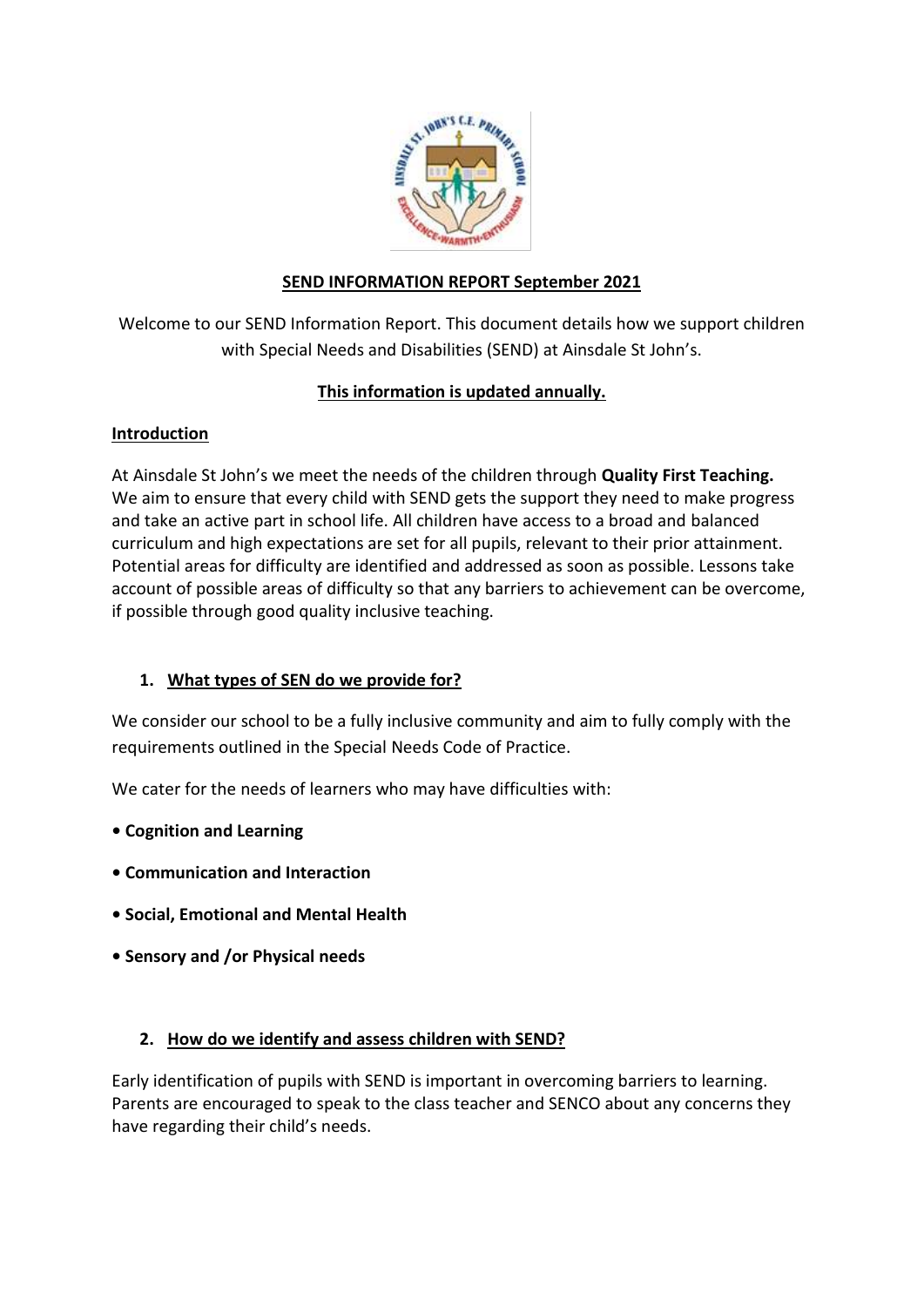The identification of SEND is built into the overall approach to monitoring the progress and development of all pupils. A pupil has SEND when, in order for them to make progress, they require additional or different support to the school's quality first teaching approaches. A child identified as having SEND may have difficulties in their development in one or more of the four areas of SEND outlined above from The Code of Practice and be significantly lower than their peers in 1 or more of these areas.

As a school, we track children's progress from Reception to Year 6 using a range of formative and summative assessments including observations and NFER tests. Children who are not progressing with the rest of their cohort are identified during pupil progress meetings which are held each term with the Head Teacher and individual class teachers to review and celebrate progress, and identify underachieving children/next steps. Class teachers continually assess all children's learning against national expectations and agerelated expectations. Progress is tracked and information regarding where children have progressed (and where they have not) is recorded. This informs whether extra support is required.

The first response to such progress is high quality targeted teaching by the class teacher. Where progress continues to be less than expected the class teacher will discuss their concerns with the SENDCO. Adult observations and parent/children discussions also feed into building a profile. This leads to a growing understanding of the pupil's needs and what supports the pupil in making good progress and securing good outcomes.

If the support required is *different from* or *additional to* what is ordinarily offered by the school, the child will normally be placed on the SEND register. The school will then seek to remove barriers to learning and put effective special educational provision in place.

Provision is planned and delivered by all teaching staff. Where appropriate, teachers will seek support from teaching assistants, SENDCO and specialist teachers/agencies then use this advice to implement interventions which are reviewed by teaching staff (then passed on to the SENDCO) on a half-termly basis to ensure they are allowing children with SEND to make progress.

All pupils' progress is monitored and tracked. This happens through the use of observations, formative and summative assessments, personalised support plans and regular review meetings with parents/carers. This information is then used to identify whether further support is needed from the SENDCO and then outside agencies. In exceptional cases, children may receive an individual Education, Health and Care Plan.

These actions form part of a cycle through which earlier decisions and actions are revisited, refined and revised with the growing understanding of the pupil's needs and of what supports the pupil in making good progress. The SEND Code of Practice states that this process is known as the 'graduated approach'.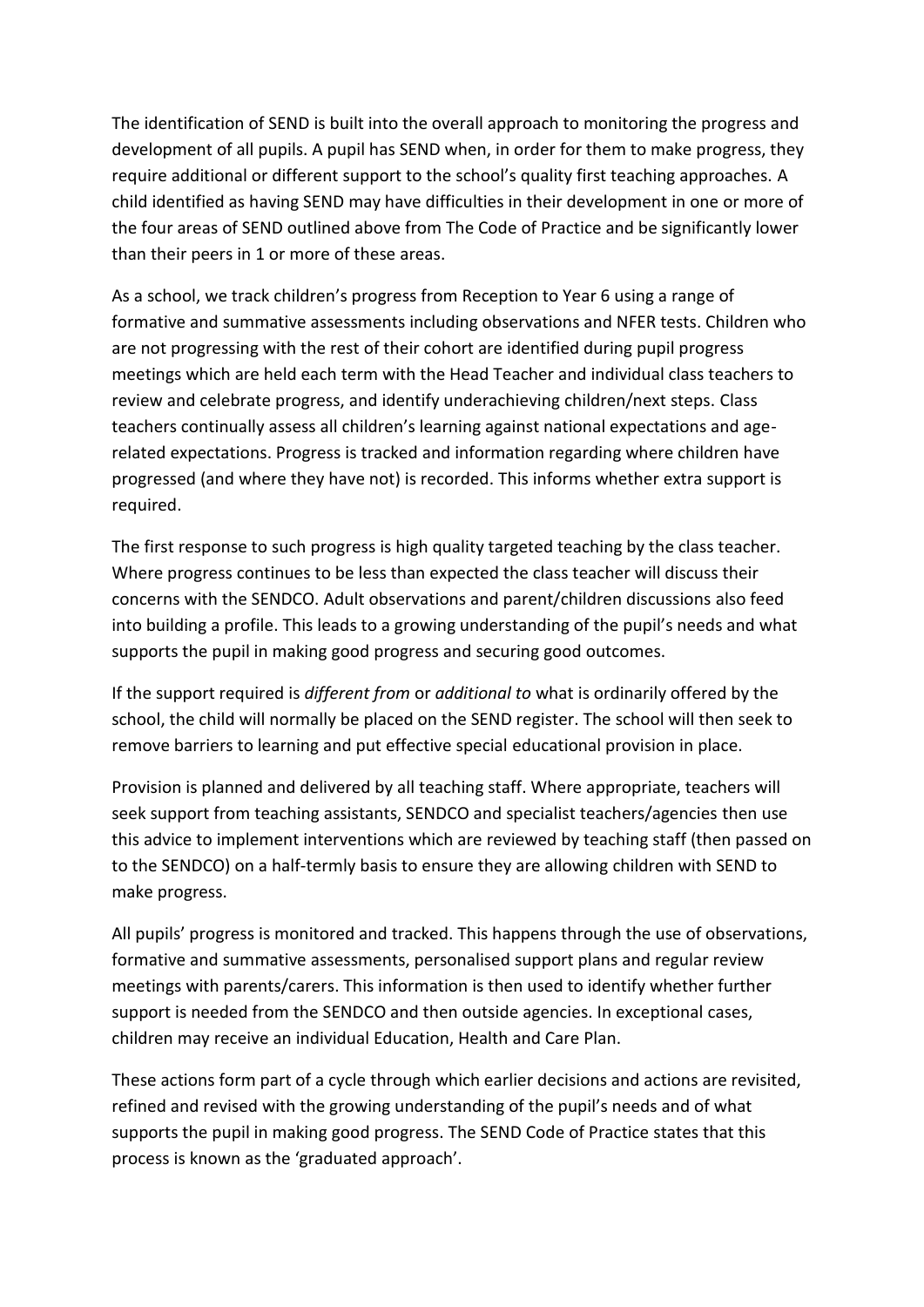The four actions are:



1. Assess: the class teacher and SENCO will clearly analyse a pupil's needs before identifying a child as needing SEN support

2. Plan: parents will be notified wherever it is decided that a pupil is to be provided with SEN support

3. Do: the class teacher will remain responsible for working with the child on a daily basis. Where the interventions involve group or 1-1 teaching away from the main teacher, he/she will still retain responsibility for the pupil

4. Review: the effectiveness of the support will be reviewed in line with the agreed date

This cycle of graduated approach underpins ALL our provision in school.

All of our pupils' needs are considered on an individual basis and, following professional advice, additional support, equipment and staff may be deployed. Our staff members have a wide range of skills that they bring to our teaching team. All staff members use these skills to support the identification of pupils with SEND. Information from a variety of outside LEA agencies and health services is also used to identify/support children with SEND. As a school, we have actively sought advice from the following: Sefton's Educational Psychology Service, Sefton's Special Education Needs Inclusion Service (SENIS), Sefton's Social Communication team, Pupil Referral Unit, School Nurse, Specialist nurse, Community Paediatrics, Children and Adolescent Mental Health Service (CAMHS), Occupational Therapy Service and Speech and Language Service.

### 3a) **What is the school's approach to teaching children with SEND?**

High quality first teaching and additional interventions are defined through our regular dialogue across the school contributing to our provision management approach. This helps us to regularly review and record what we offer EVERY child or young person in our care and what we offer additionally. These discussions also serve to embed our high expectations among staff about quality first teaching and the application of a differentiated and personalised approach to teaching and learning. We make it a point to discuss aspirations with ALL our learners.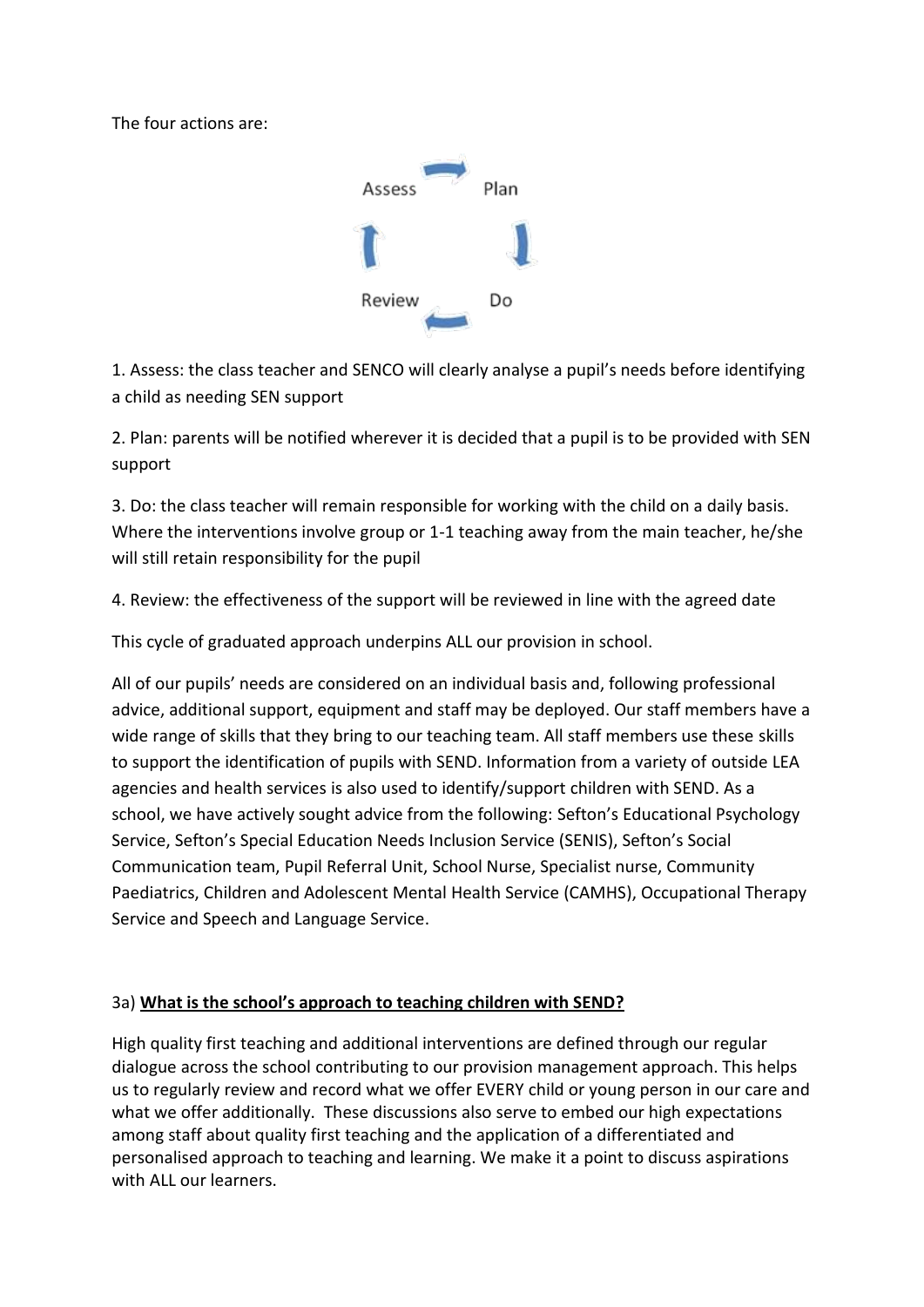# **What adaptations are made to the curriculum and the learning environment of pupils with SEND?**

- Small group support in class to scaffold and support access to the curriculum
- Individual daily reading with teaching assistant/class teacher
- Withdrawal into small focused groups for intervention programmes aimed at developing reading/writing skills/mathematic skills
- Delivery of planned Occupational Therapy and Speech and Language Therapy programmes by skilled teaching assistants including related specialist resources
- Use of specialist English and Maths resources in class and for withdrawal with targeted groups of children
- Specialist computing equipment and software to support Maths, English and Foundation subjects

# **What support is available for improving the social, emotional and mental health of pupils with SEND?**

- Confident Me Programme for KS2 and Mini Confident Me Programme for KS1
- Relax Kids sessions offered through The Children's Centre
- Child counselling sessions
- Fortnightly lunchtime sessions for Young Carers through the Charity Rise. The charity have also provided opportunities for young carers to take part in day trips.
- Withdrawal by a teaching assistant/teaching assistant for 1:1 support to support children with social and communication needs such as social stories and programmes such as Zones of Regulation, Time to Talk, Socially Speaking, Lego Therapy and Socially Talented.
- Specialist teachers to deliver weekly PE lessons
- Use of specialist sensory equipment for each class
- Staff have received mindfulness and meditation training in the form of Relax Kids and Yoga.

## 3 b) **What is the school's approach to teaching children with SEND**

## **How is the effectiveness of SEND provision evaluated?**

At Ainsdale St John's C.E Primary School Quality First Teaching is used by teachers to plan and deliver lessons that meets the needs of all learners in their class. Teachers work closely with each child with SEND in their class - ensuring that progress is being made. The SENDCO monitors this Quality First Approach through ongoing class observations throughout the year using Quality First Checklists.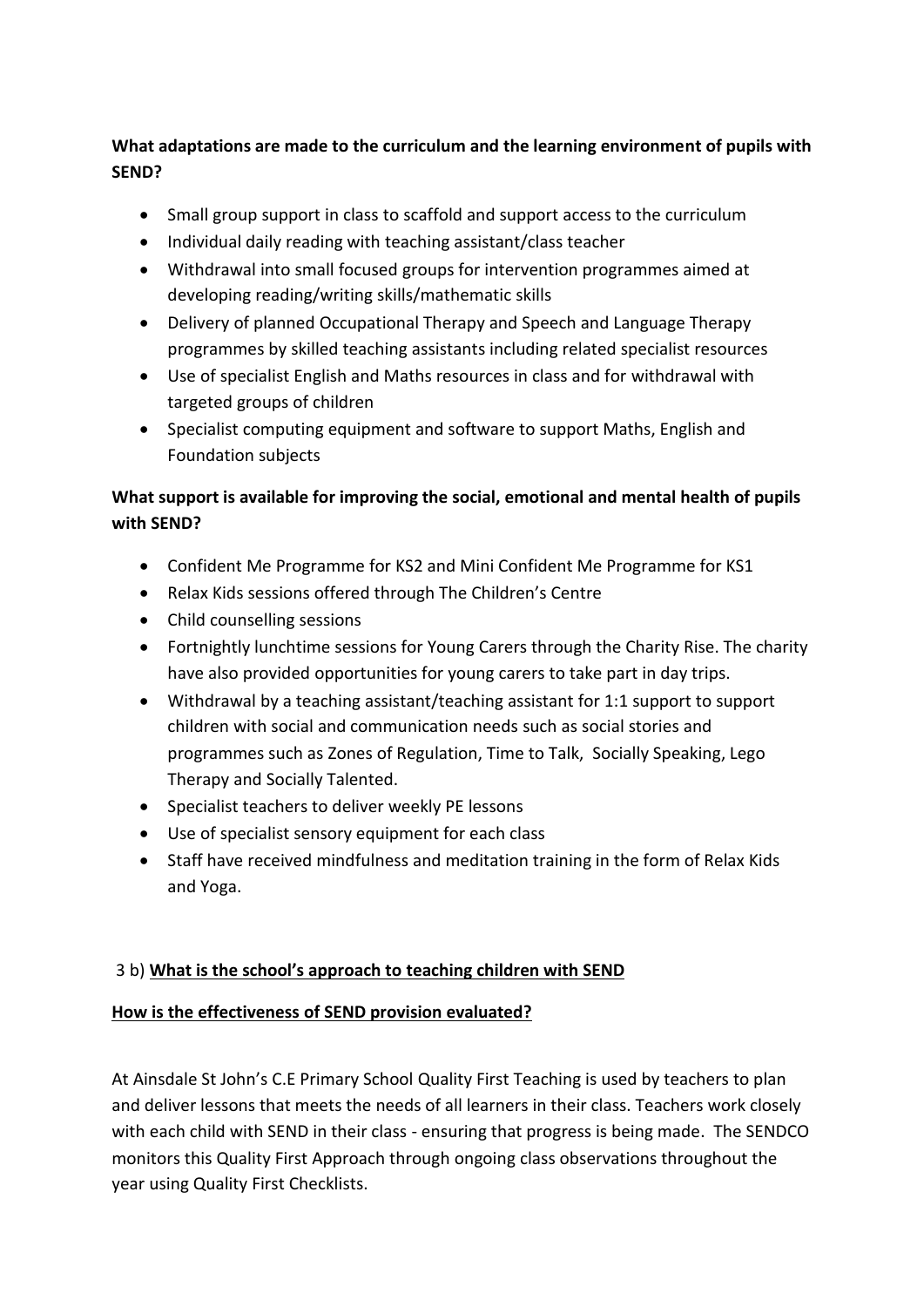- Teachers support the planning and delivery of interventions.
- Teachers regularly collaborate with their teaching assistants in order to assess the effectiveness of interventions that are in place. The SENDCO monitors this on a half termly basis through scrutiny of intervention monitoring forms and assessment materials such as Progression Steps, BSquared and AET assessment tools.
- Progress review meetings are held in the Autumn and Spring term by the teachers for parents/carers about the provision for their child.
- Termly review meetings are held by the SENDCO with parents/carers through sharing the child's progress towards their SMART targets in their personalised support plans.
- The class teacher and SENDCO ensures that all classroom staff members are aware of provisions in place for children's individual needs and are following the school's SEND policy.

## **4 Name of SENDCO and SEND Governor Contact Information**

SENDCO: Mrs Sarah Myers

Contact Information: deputyhead@ainsdalestjohns.sefton.org.uk

SENDCO Governor: Mr Martyn Maguire

### **5. What training do staff receive in relation to children with SEND?**

Mrs Sarah Myers achieved the qualification needed for Special Educational Needs Coordinator in July 2019.

All class teachers at Ainsdale St John's Primary School have gained a teaching qualification at degree level.

Our teaching assistants are committed to continuing their professional development by attending staff development sessions and workshops relating to the needs of the children they support. The amount of training and input from outside agencies can differ through the year depending on the needs of pupils.

During this academic year 2020/21, relevant staff have been involved in training in the following areas:

- Working Together Safeguarding children online course
- Epilepsy Training
- G and M Murphy Learning SEND digital cluster meetings
- SENIS digital Cluster meetings for SENDCOS.
- Social Communication Team digital cluster meetings.
- **•** Early Reading Fluency Training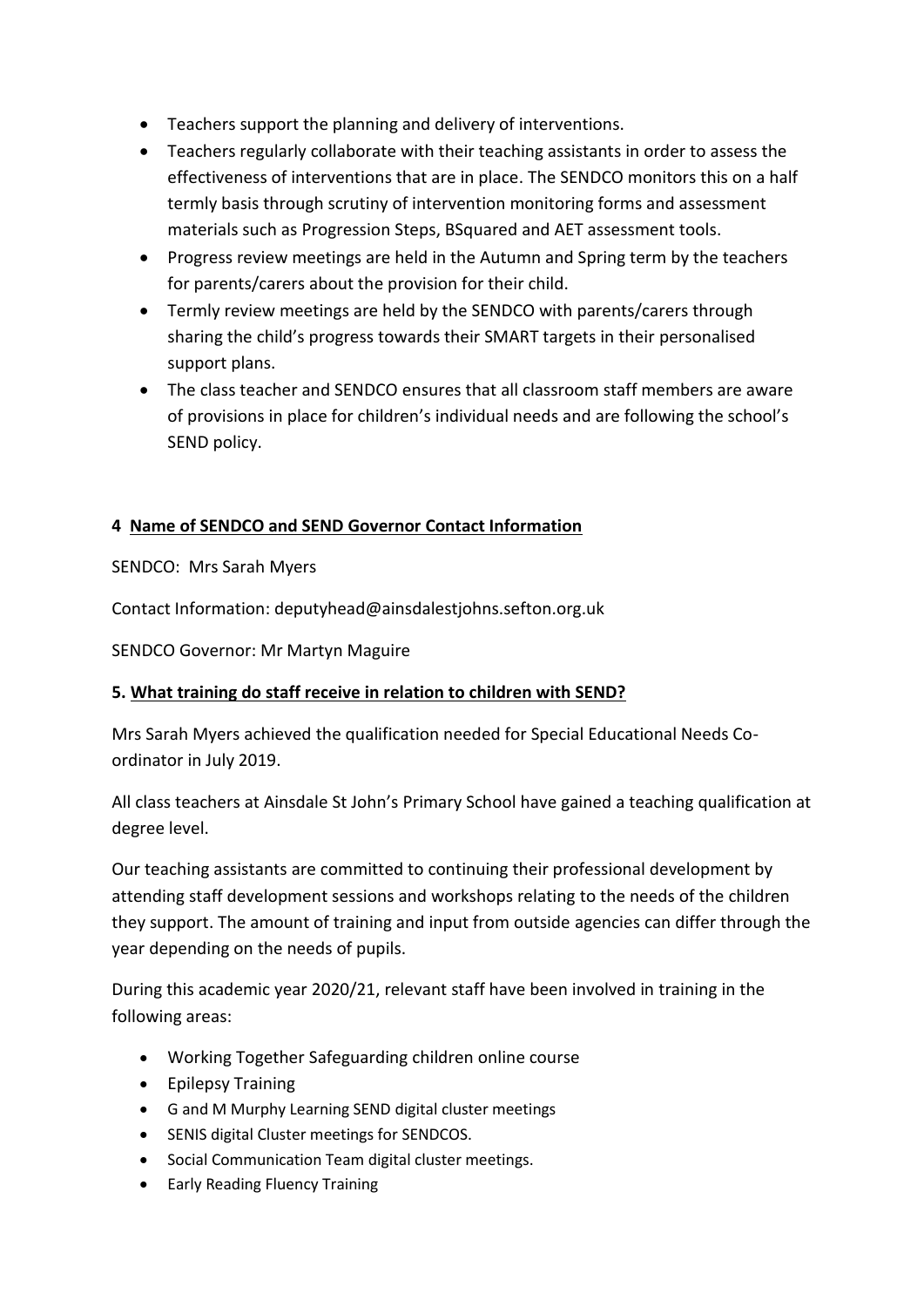- Graduated Response and new EHCP roll out
- SEND virtual SEND transition meeting
- 'Confident Me' digital Training

#### 6. **How and what resources are used to support children with SEND?**

When a pupil has been identified with SEND, their work will be differentiated by their class teacher to enable them to access the curriculum more easily. Teaching assistants will be allocated to work with a pupil on a 1:1 basis or with a small group. Children will be given a Personalised Support Plan with SMART targets. Personalised Support Plans are written by a child's class teacher in great detail relating to the child's background, their needs, current attainment levels and SMART targets. Personalised Support Plans will be supported and monitored by the SENDCO and may include relevant information from outside agencies. These are used to inform the planning and delivery of whole class and small group lessons (including interventions).

Each child's Personalised Support Plan will be reviewed termly, and new SMART targets will be set. This will be monitored by class teachers and SENDCO and will be shared with parents/carers in end of term review meetings.

For pupils with a medical condition, an Individual Health Care Plan (IHCP) may be written with SENDCO and parents/carers to guide staff on how to manage certain needs. Some children, with more complex needs, may have external agencies present to meet about their IHCP. If additional equipment is needed to support a child within school, this would be addressed at these meetings. If a child's needs go beyond the school's expertise, advice will be sought from Sefton's Special Education Needs Inclusion Service (SENIS). This may include an application for additional funding through a costed Educational, Health and Care Plan (EHCP) which is reviewed annually.

If a pupil obtains additional funding, they will continue to be educated at Ainsdale St John's C.E Primary School. If an EHCP is given, Sefton would look at their facilities within the borough and decide on the most appropriate school to support the child – this may be at Ainsdale St John's or at a specialist school.

# 7. **What are the arrangements for consulting parents of children with SEND and involving such parents in the education of their child?**

As a school, we offer regular opportunities for parents to come into school. These include: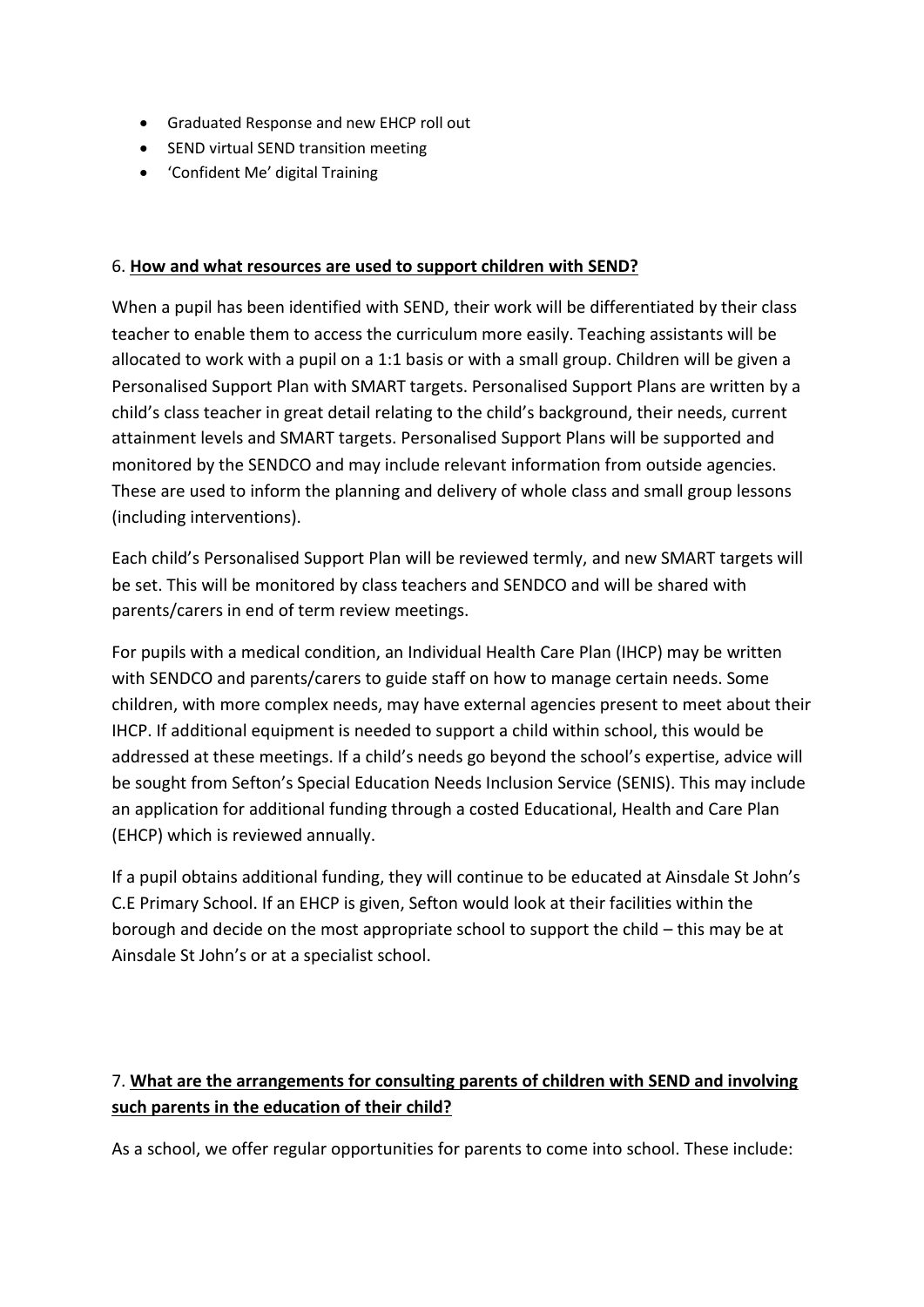- EYFS and KS1 Workshops
- Class Service Celebrations
- Autumn and Spring written progress reports
- End of year reports
- Autumn and Spring Parents' Evenings
- Weekly whole school worships at St John's Church
- Monthly drop in sessions for parents to meet the school nurse Katie McDade
- The school and Early Help supports families through formal and informal processes such as providing a Team Around the Family (TAF) and Child In Need Meetings (CIN)
- A family meeting room with kitchen facilities (called the Rainbow Room) is available to host many of the above events and meetings. Digital meetings have been arranged during the past year to ensure that the 'Team around the family' have continued to offer support.

# **8. What arrangements are made for consulting children with SEND and involving them in their education?**

Pupils with SEND are asked to provide pupil voice in order to comment on their Personalised Support Plan and provide information for Educational Health Care Plans. This provides staff with further information on how best to support children with SEND and gives opportunities for both staff and children to discuss their opinions of how they view school life, their learning and different interventions. All children are listened to and staff endeavour to respond to their needs. The SENDCO provides a format for Pupil Voice to take place but this is differentiated according the children's individual needs. Children are encouraged to participate in the annual Youth Participation Day held at the Lakeside Activity Centre. This year's conference couldn't take part due to COVID restrictions.

# **9. What arrangements are made by the governing body relating to the treatment of complaints from parents of pupils with SEND concerning the provision made at the school?**

Should you need to make a complaint about your child's provision, contact the SENDCO via the school office.

Telephone: 01704 578 427

Email: [deputyhead@ainsdalestjohns.sefton.org.uk.](mailto:deputyhead@ainsdalestjohns.sefton.org.uk)

If the complaint is about the SENDCO, you can contact the Head Teacher or governing body.

**10. How does the governing body involve other bodies, including health and social services bodies, local authority support services and voluntary organisations, in meeting the needs of pupils with SEND and supporting the families of such pupils.**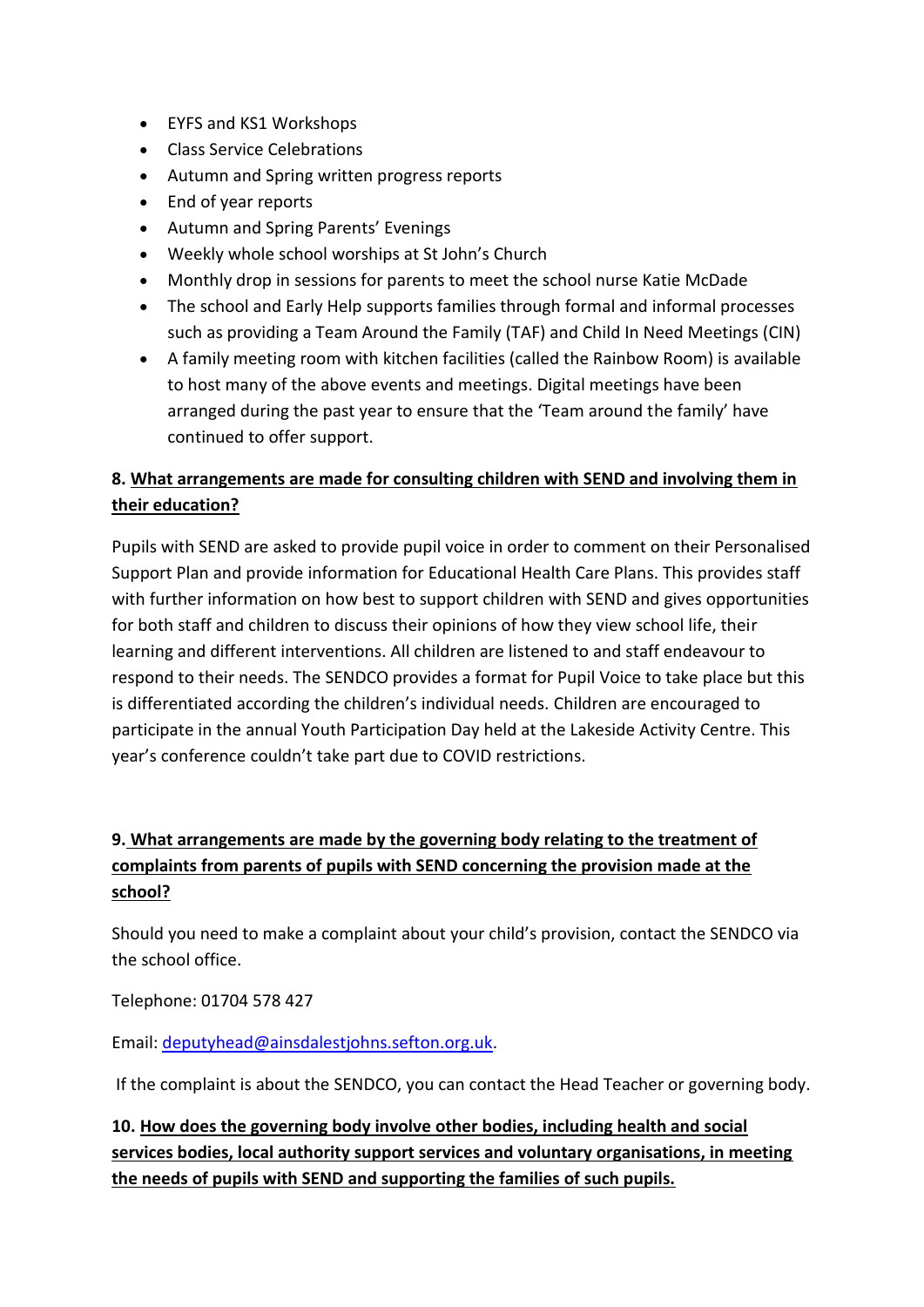The relevant referrals are made through the SENDCO and School Nurse

#### **11. What are the contact details of support services for the parents of pupils with SEND?**

Sefton has a range of support services that work with early years' settings and schools to help children or young people with special educational needs or disability to develop, be included and make good progress across the academic, social and emotional aspects of their life. All the services can be found using the following link:

### <https://www.seftondirectory.com/kb5/sefton/directory/advice.page?id=0emGdGlTp4Y>

For more information you can contact Sefton SEN and Inclusion Service on 0151 934 2347 or by emailing SEN & Inclusion Team: SENIS@sefton.gov.uk

You can find the Sefton SEN and Inclusion Service at:

Sefton SEN and Inclusion Service Ainsdale Hope Centre, Sandringham Road, Ainsdale, PR8 2PJ

# **12. What are the school's arrangements for supporting pupils with SEND in a transfer between phases of education?**

New Reception Children:

Before children start in Reception, the class teacher sets up meetings/calls with nursery settings to discuss the needs of individual pupils. In addition to this, the class teacher and teaching assistant make contact with parents/carers to build a profile of a child's needs. If a child is entering the school with complex needs, relevant training and risk assessments will be carried out in liaison with health professionals and Inclusion consultants from Sefton's SENIS team. The SENDCO facilitates enhanced transition meetings for parents of children with additional needs and extra visits to school are provided for children with SEND as part of this transition process.

### **Transitioning Through Key Stages:**

At Ainsdale St John's Primary School, we recognise that transition and change can be an extremely anxious time for some children and their parents/carers. To support children to make that transition as smooth as possible, current class teachers and teaching assistants meet with future class teachers and the SENDCO to discuss the individual needs of a child. At the end of a school year, enhanced transition booklets are provided for children on the SEND Register and also children who may have additional needs such as anxiety or social communication needs. The booklets contain photographs of the child's new teacher,